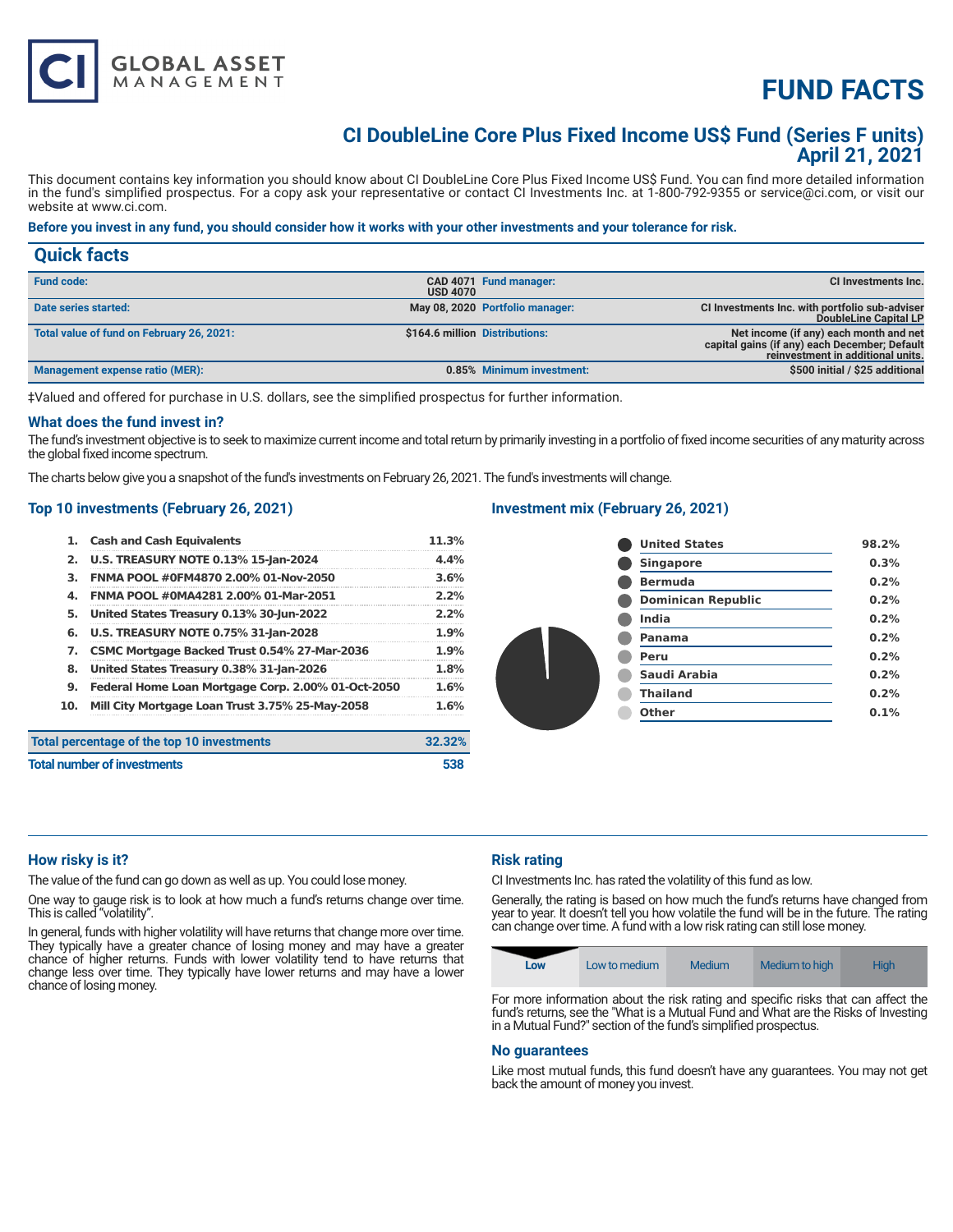## **CI DoubleLine Core Plus Fixed Income US\$ Fund (Series F units)**

#### **How has the fund performed?**

This section tells you how Series F securities of the fund have performed since inception. Returns are after expenses have been deducted. These expenses reduce the fund's returns.

#### **Year-by-year returns**

Because Series F has been distributing under a simplified prospectus for less than one calendar year, there is no data available for this section.

#### **Best and worst 3-month returns**

Because Series F has been distributing under a simplified prospectus for less than one calendar year, there is no data available for this section.

#### **Average return**

Because Series F has been distributing under a simplified prospectus for less than twelve consecutive months, there is no data available for this section.

#### **Who is this fund for?**

#### **This fund may be suitable for you if you:**

- are seeking to diversify your fixed income holdings<br>• are seeking a combination of income and growth
- are seeking a combination of income and growth<br>• are investing for the medium and/or long term
- are investing for the medium and/or long term
- can tolerate low risk

#### **A word about tax**

In general, you'll have to pay income tax on any money you make on a fund. How much you pay depends on the tax laws of where you live and whether you hold the fund in a registered plan, such as a Registered Retirement Savings Plan or a Tax-Free Savings Account.

Keep in mind that if you hold your fund in a non-registered account, fund distributions are included in your taxable income, whether you get them in cash or have them reinvested.